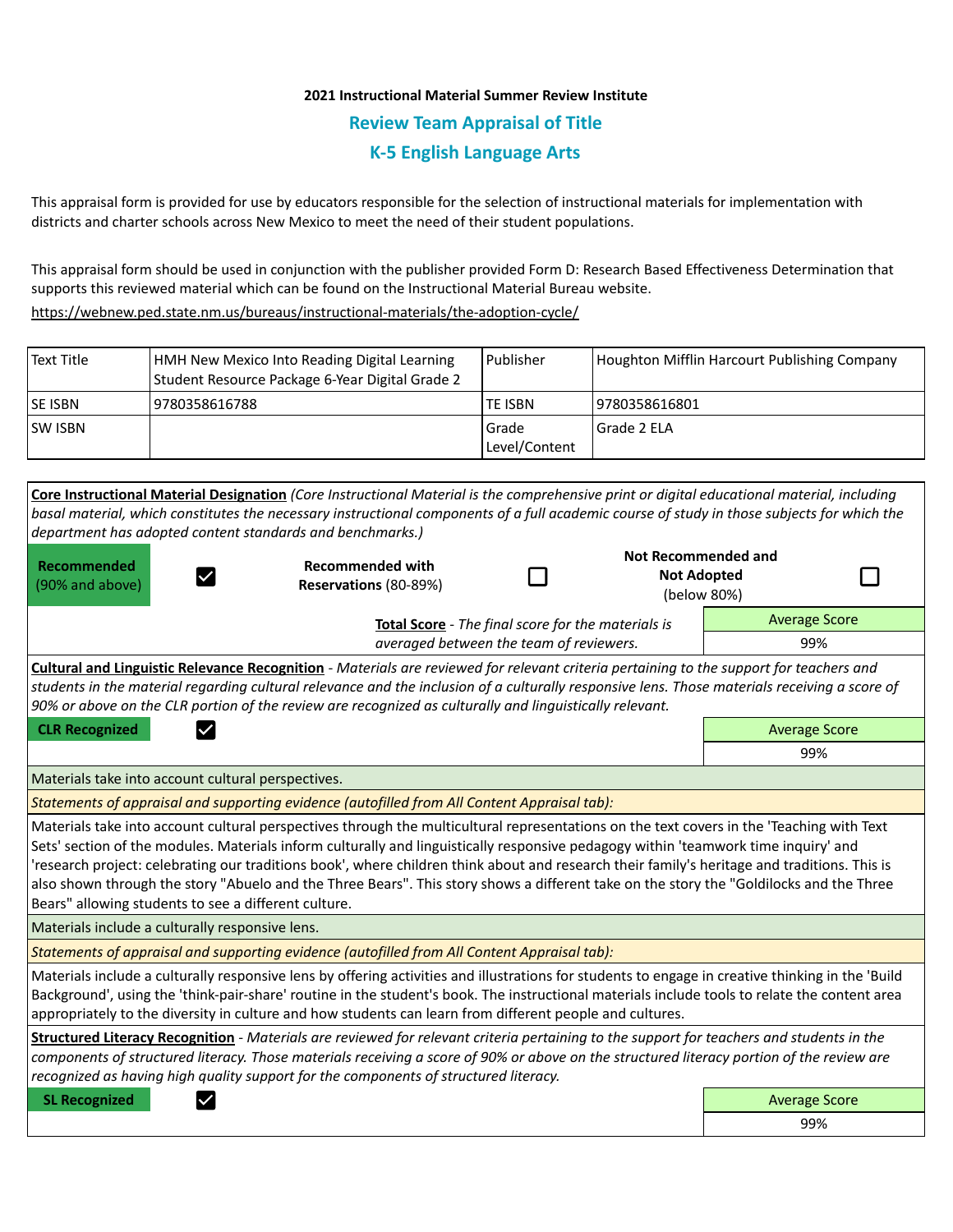Materials are informed by and based on the Science of Reading; reflect evidence-based teaching principles; and reflect evidence-based elements of structured literacy.

*Statements of appraisal and supporting evidence (autofilled from Structured Literacy/ELA Content Appraisal):* 

Materials are informed by and based on the Science of Reading as evidenced by small group instruction in which teachers are guided through how to teach these skills while encouraging fluent and accurate word recognition resulting in reading comprehension. The materials reflect evidence-based teaching principles in their provision of a systematic and cumulative reading instruction sequence that progresses from prerequisite skills to more advanced skills, which is shown in the 'Module at a Glance'. Overall, components of structured literacy are effectively distributed throughout the materials.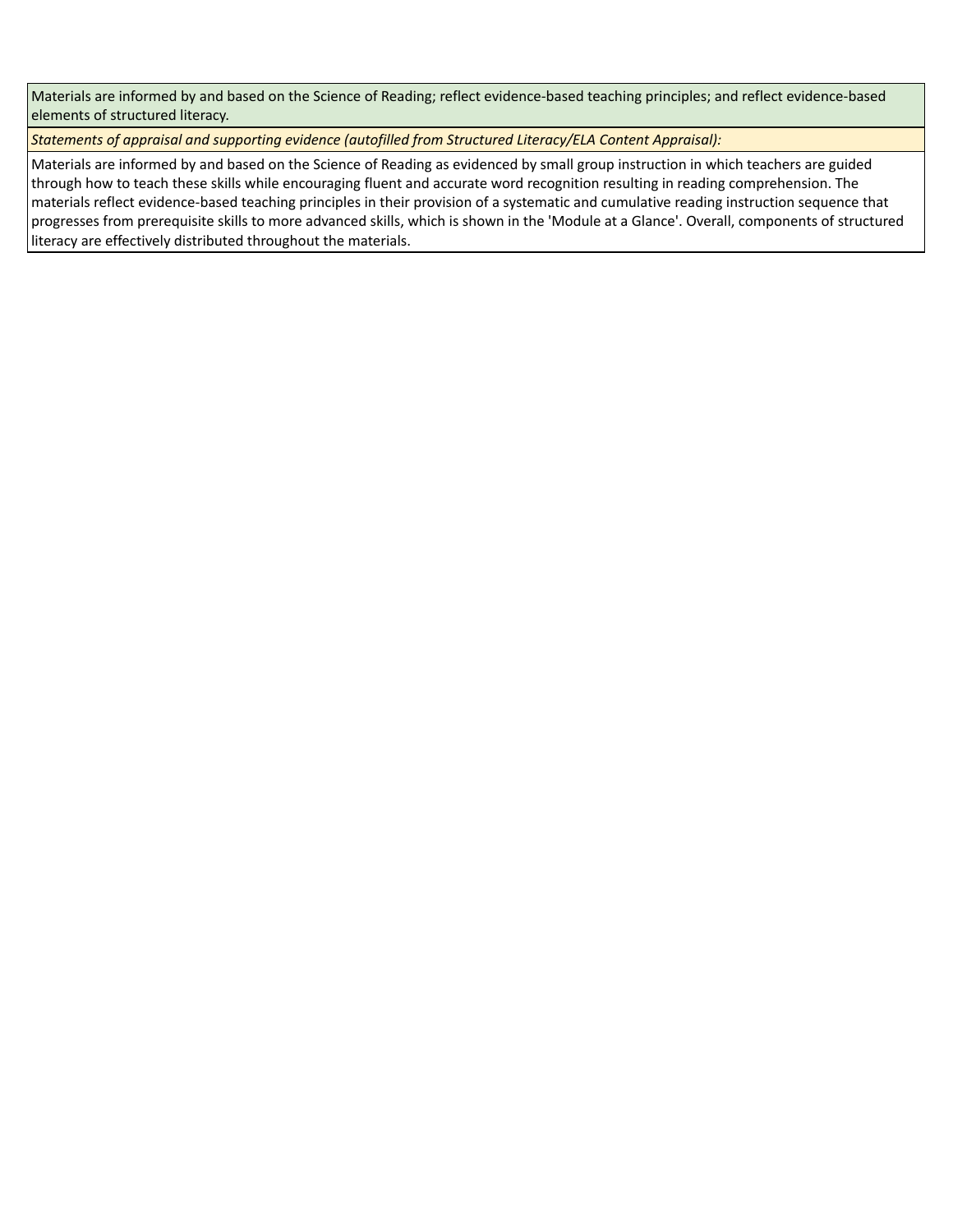**Standards Review** *- Materials are reviewed for alignment with the state adopted content standards, benchmarks and performance standards.*

Average Score

99%

Materials align with grade level ELA standards overall.

*Statements of appraisal and supporting evidence:* 

Materials align with 2nd grade ELA standards overall. This is evidenced through the examples of instructional materials like the 'Teaching Pal', which gauges children's understanding and has them apply connections. Students read and comprehend literature, including stories and poetry in the grade 2-3 text complexity, with scaffolding as needed at the high end of the range.

Materials align to reading standards.

*Statements of appraisal and supporting evidence:* 

The HMH 2nd Grade materials align with the Reading Standards overall. This is seen in reading activities in which students identify the main topic and retell key details. Students read and comprehend the informational text and are guided through"Read for Understanding" prompts to scaffold learning. Students have to know and use various text features to locate key facts and information when reading stories such as "Wilma Rudolph: Against All Odds".

Materials align to writing standards.

*Statements of appraisal and supporting evidence:* 

The HMH 2nd Grade materials align with the Writing Standards overall. This is reflected in the provision of activities in which students are supported in understanding how good writers organize stories by creating a strong beginning, middle, and end. Students begin their draft of their opinion writing piece, they meet to revise, proofread it, then write an opinion writing piece in which they state an opinion, supply reasons, use linking words, and provide a concluding statement.

Materials align to speaking and listening standards.

*Statements of appraisal and supporting evidence:* 

The HMH 2nd Grade materials align with the Speaking & Listening Standards overall. Opportunities are included in which students build on their academic discussions by completing the 'Turn and Talk' and respond to the questions in the 'Teaching Pal' and 'myBook', using details from the words and pictures as evidence to explain their responses. Students are supported in having a collaborative discussion with a partner where they ask for clarification and further explanation as needed during their discussions.

Materials align to language standards.

*Statements of appraisal and supporting evidence:* 

The HMH 2nd Grade materials align with the Language Standards overall. Activities are included to help students understand that they can use informal language to create a friendly or relaxed tone and formal language to create a serious or polite tone. Students brainstorm when they should use informal language and formal language. Students use a dictionary or a glossary to find out the meaning of words, pronunciation, and spelling with the workbook page titled, "Reference Sources." Students produce, expand, and rearrange complete simple and compound sentences by deciding where the joining words are.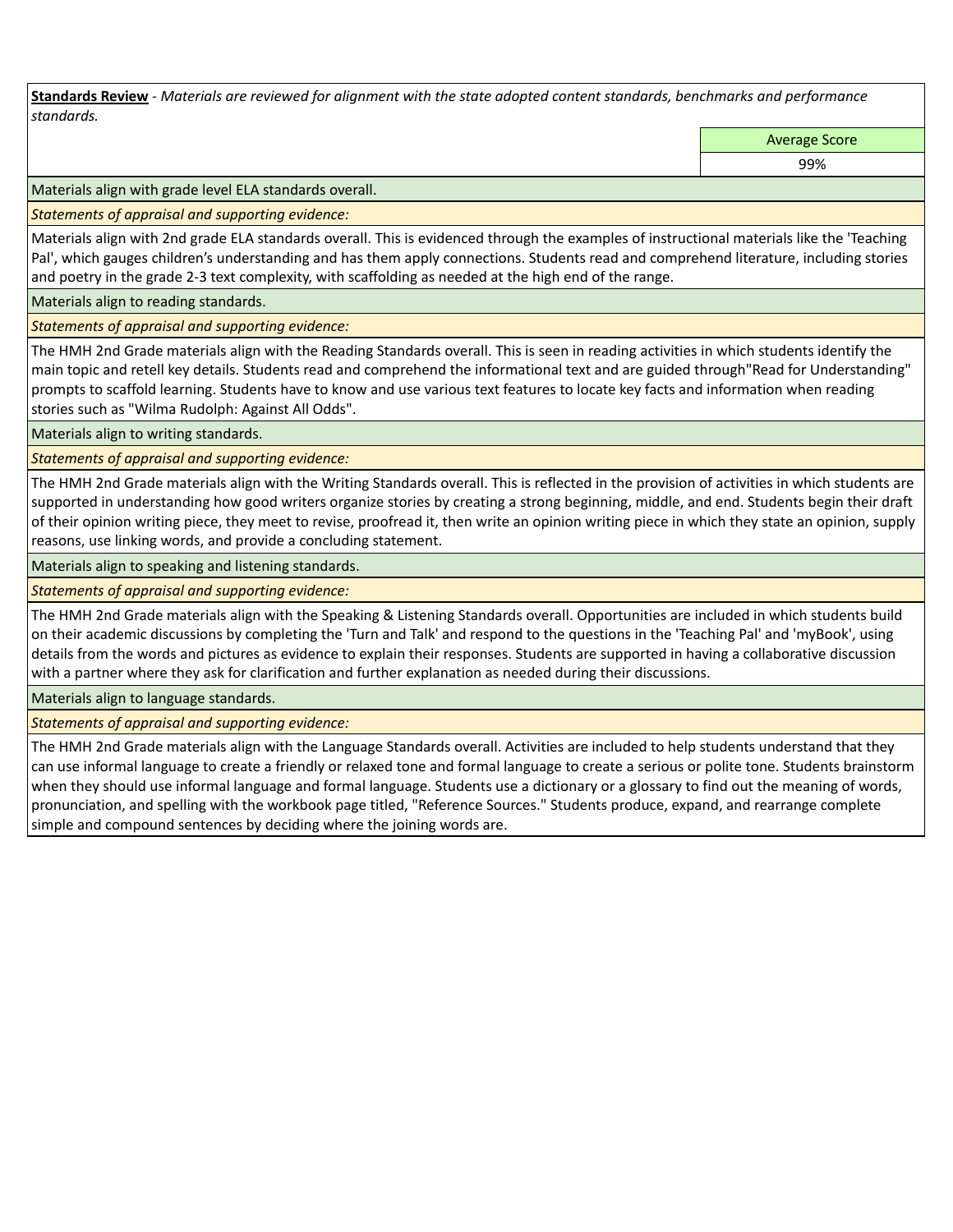**Structured Literacy Review** *- Materials are reviewed for relevant criteria pertaining to the support for teachers and students in the components of structured literacy.*

Average Score

99%

Materials are informed by and based on the Science of Reading; reflect evidence-based teaching principles; and reflect evidence-based elements of structured literacy.

*Statements of appraisal and supporting evidence:*

Materials are informed by and based on the Science of Reading as evidenced by small group instruction in which teachers are guided through how to teach these skills while encouraging fluent and accurate word recognition resulting in reading comprehension. The materials reflect evidence-based teaching principles in their provision of a systematic and cumulative reading instruction sequence that progresses from prerequisite skills to more advanced skills, which is shown in the 'Module at a Glance'. Overall, components of structured literacy are effectively distributed throughout the materials.

**ELA Content Review** *- Materials are reviewed for relevant criteria pertaining to the support for teachers and students in the specific content area reviewed.*

> Average Score 100%

Materials provide sequential, cumulative instruction and practice opportunities for a full range of foundational skills.

## *Statements of appraisal and supporting evidence:*

Materials provide sequential, cumulative instruction and practice opportunities for a full range of foundational skills in reading, writing, listening and speaking, and language as shown through the evidence of routines and guidance of how to instruct fluency in the 'Reinforce Foundational Skills', 'Differentiate Foundational Skills', 'Read Decodable Text' and 'Fluency Focus'. Each lesson has a 'Word Work Warm-Up', providing direct instruction focusing on student engagement; students interact with the skill or pattern being taught. Throughout, the materials include effective instruction for all aspects of foundational skills. This is shown within the literacy centers, which include distributed practice that encourages children to work through word work, a digital station, teamwork, and a reading corner.

Materials provide a selection and range of high-quality texts worthy of students' time and attention, exhibiting exceptional craft and thought and/or providing useful information.

*Statements of appraisal and supporting evidence:* 

Materials provide a selection and range of high quality texts as shown through the evidence of high-quality texts that are current, relevant and have a wide range of topics in each module's 'Focusing On The Whole Child', where a list of text selections are given under "Connect to Literature" and offer texts related to social awareness. Throughout the materials, informational texts offer a variety of informational text structures and provide a variety of text types. There are also many types of fictional texts, realistic fiction, fairy tales and folktales.

Questions in the materials are high-quality text-dependent and text-specific questions. The overwhelming majority of these questions are text-specific and draw student attention to the particulars in the text.

*Statements of appraisal and supporting evidence:* 

Questions in the materials are high-quality, text-dependent and text-specific as evidenced by the variety of informational text structures through the Teaching with Text Sets section of each module; each week's texts are displayed and offer read alouds that are also digital. Materials provide scaffolding and supports to enable students' learning of English Language Arts through the variety of DOK knowledge levels through the questions that are given to the students in the Shared Reading lessons. Students are asked to "connect, apply and engage" in various texts. Materials also provide text-dependent questions and tasks that require use of textual evidence, including supporting valid inferences from the text.

Materials provide scaffolding and supports to enable students' learning of English language arts.

*Statements of appraisal and supporting evidence:*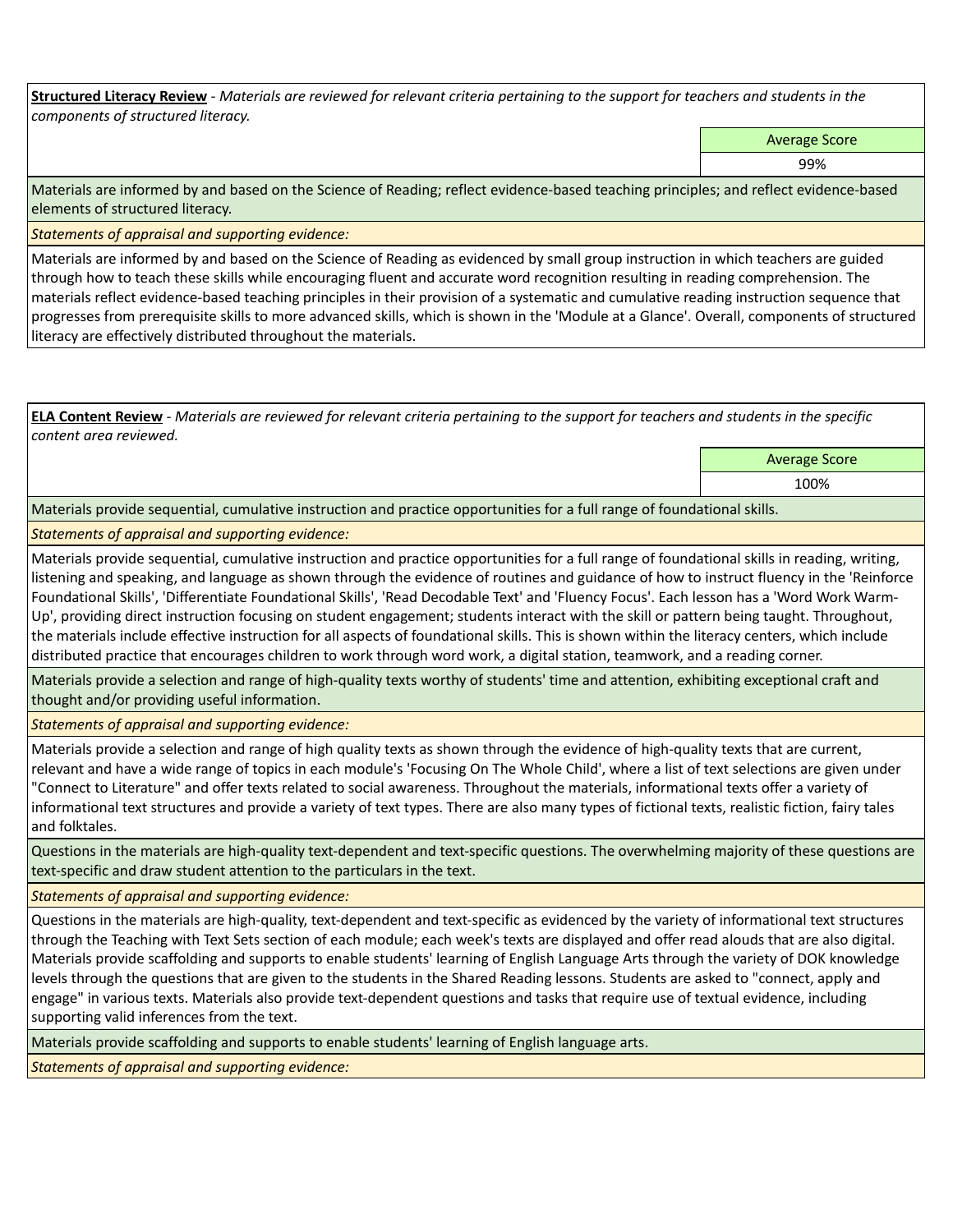Materials provide 'Options for Differentiation' to engage in independent and collaborative work in order for students to learn all aspects of foundational reading. Materials also provide all students (ELLs, special needs students, and culturally diverse students) with extensive opportunities to encounter and comprehend grade-level texts as required by the standards. This is shown through the 'Link to Small-Group Instruction'; students work through decoding to help them understand the words they are reading.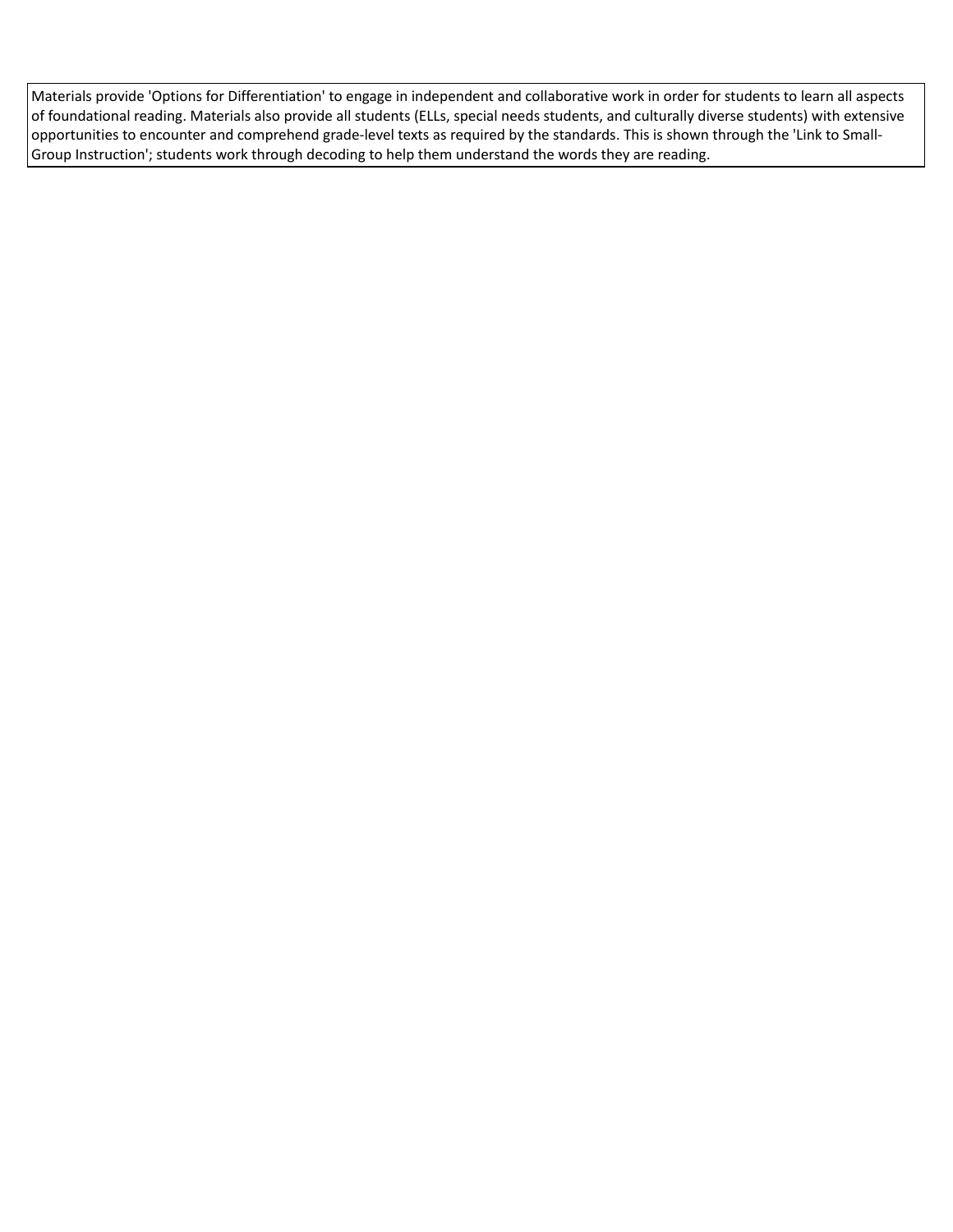**All Content Review** *- Materials are reviewed for relevant criteria pertaining to the support for teachers and students in the material regarding the progression of the standards, lesson structure, pacing, assessment, individual learners and cultural relevance.*

Average Score

99%

Materials are coherent and consistent with the standards that all students should study in order to be college and career ready.

*Statements of appraisal and supporting evidence:*

Materials are coherent and consistent with 2nd Grade standards evidenced in each week's "Week at a Glance." Materials provide evidence of scenarios that consist of real-life situations for students at the grade level band through the Literacy Centers in the reading corner. The writing workshop teacher's guide holds the blueprint for each day's lesson, with different features allowing students to fully learn each standard. All activities in which student collaboration is forefront contribute towards skills that all students need in order to be college and career ready.

Materials are well designed and take into account effective lesson structure and pacing.

*Statements of appraisal and supporting evidence:*

Materials are well designed and take into account lesson structure and pacing as shown. The standards are listed with matching resources from the grade level in the online component Ed Online. Each module has a 'Module at a Glance' with scope and sequence attending to the standards for all students. Materials support teachers in planning and implementing effective learning experiences by providing instructional strategies, such as options for one on one, independent, and collaborative work, to guide students' academic development. The teacher's edition presents learning progressions to provide an overview of the scope and sequence of skills and concepts. Moreover, the design of the assignments is not haphazard; tasks are given in intentional sequences.

Materials support teacher planning, learning, and understanding of the standards.

*Statements of appraisal and supporting evidence:*

Materials support teacher planning, learning, and understanding of the 2nd grade standards as shown through the evidence of opportunities for instructional strategies to support teachers in planning in the English Learner Support sections of each lesson. The materials provide annotations and suggestions on how to present the content in the student edition. The annotations assist teachers in guiding students, gathering students' ideas, and brainstorming and planning suggestions. There are also specific suggestions for incorporating technology to support and enhance student learning about text features and skills aligned with the standards.

Materials offer teachers resources and tools to collect ongoing data about student progress on the standards.

*Statements of appraisal and supporting evidence:*

Materials offer teachers resources and tools to collect ongoing data about student progress on the standards. Assessments that measure student progress in the area of content standards are found in the "Assessments at a Glance." Materials present inquiry and research projects in each module, providing multiple embedded formative assessments and summative assessments throughout the weeks of instruction. Throughout the materials, there are aligned scoring rubrics that provide teachers with guidance in interpreting student performance and suggestions for further instruction, differentiation, remediation or acceleration.

Materials support effective use of technology to enhance student learning.

*Statements of appraisal and supporting evidence:*

Materials support effective use of technology to enhance student learning through digital platforms that assess students' understanding and knowledge using technology. This is effectively implemented within the literacy centers where students are working in the digital station on Amira.

Materials can be easily customized for individual learners.

*Statements of appraisal and supporting evidence:* 

Materials can be easily customized for the individual needs of learners within the lessons offering different approaches to customize lessons through suggestions provided in 'Small Group Instruction' and 'Options for Differentiation'. The TE provides an online resource called 'Waggle' that allows materials to be assigned online for independent practice to address skills and cultural diversity in the classroom.

Materials give all students extensive opportunities and support to explore key concepts.

*Statements of appraisal and supporting evidence:*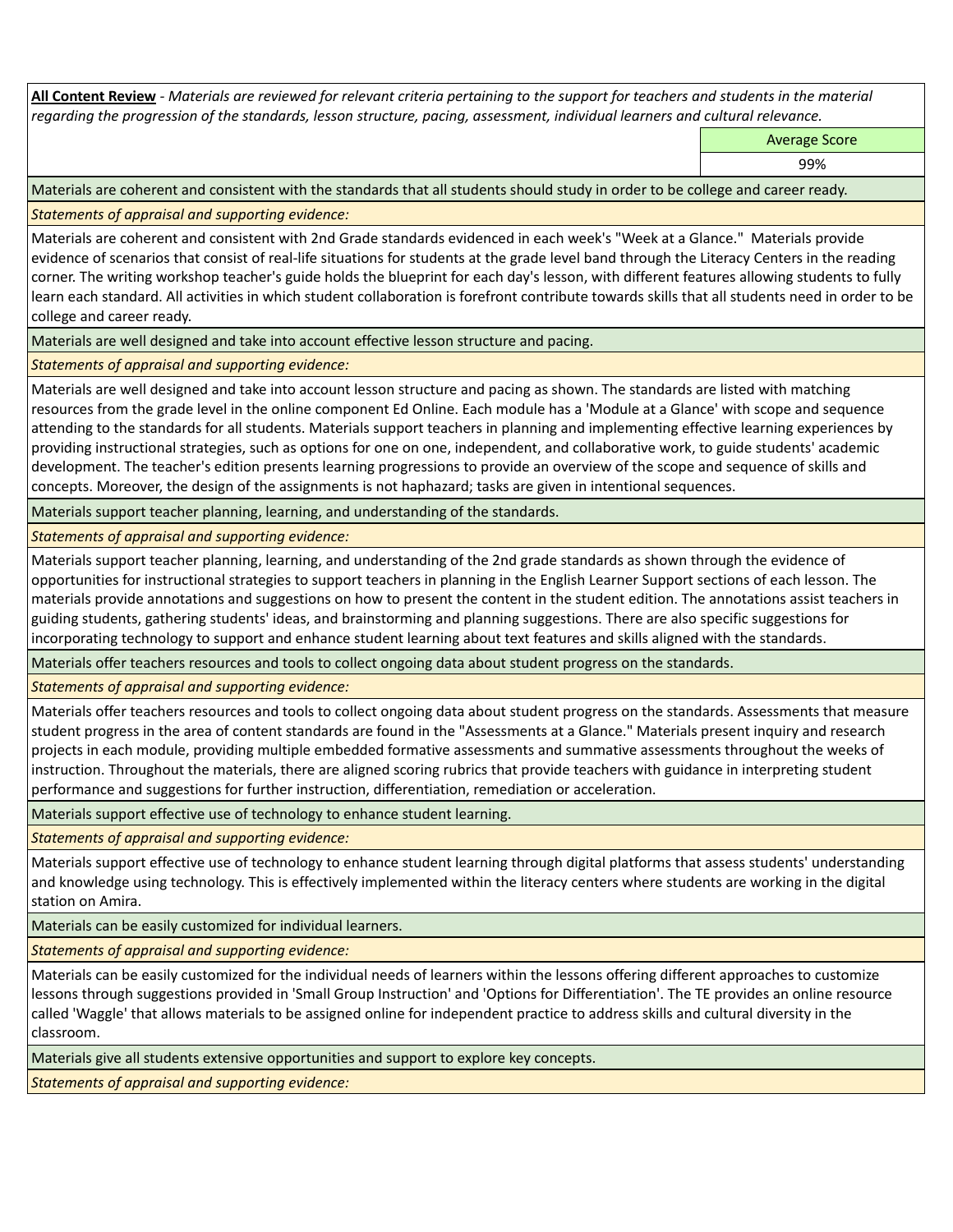Materials give all students extensive opportunities to support and explore key concepts. This is made possible through the connection with home language and culture by activities such as 'Inquiry and Research Project: Celebrating Our Traditions' in which students research different cultures, including their own. Materials provide support, accommodations, and modifications for English Language Learners, culturally and linguistically diverse students, and other special populations. Materials also include opportunities to encourage and support creative thinking within in the literacy centers where students get to work through readers' theatre and act out the story 'The Buddy Problem'.

Materials take into account cultural perspectives.

## *Statements of appraisal and supporting evidence:*

Materials take into account cultural perspectives through the multicultural representations on the text covers in the 'Teaching with Text Sets' section of the modules. Materials inform culturally and linguistically responsive pedagogy within 'teamwork time inquiry' and 'research project: celebrating our traditions book', where children think about and research their family's heritage and traditions. This is also shown through the story "Abuelo and the Three Bears". This story shows a different take on the story the "Goldilocks and the Three Bears" allowing students to see a different culture.

Materials include a culturally responsive lens.

*Statements of appraisal and supporting evidence:*

Materials include a culturally responsive lens by offering activities and illustrations for students to engage in creative thinking in the 'Build Background', using the 'think-pair-share' routine in the student's book. The instructional materials include tools to relate the content area appropriately to the diversity in culture and how students can learn from different people and cultures.